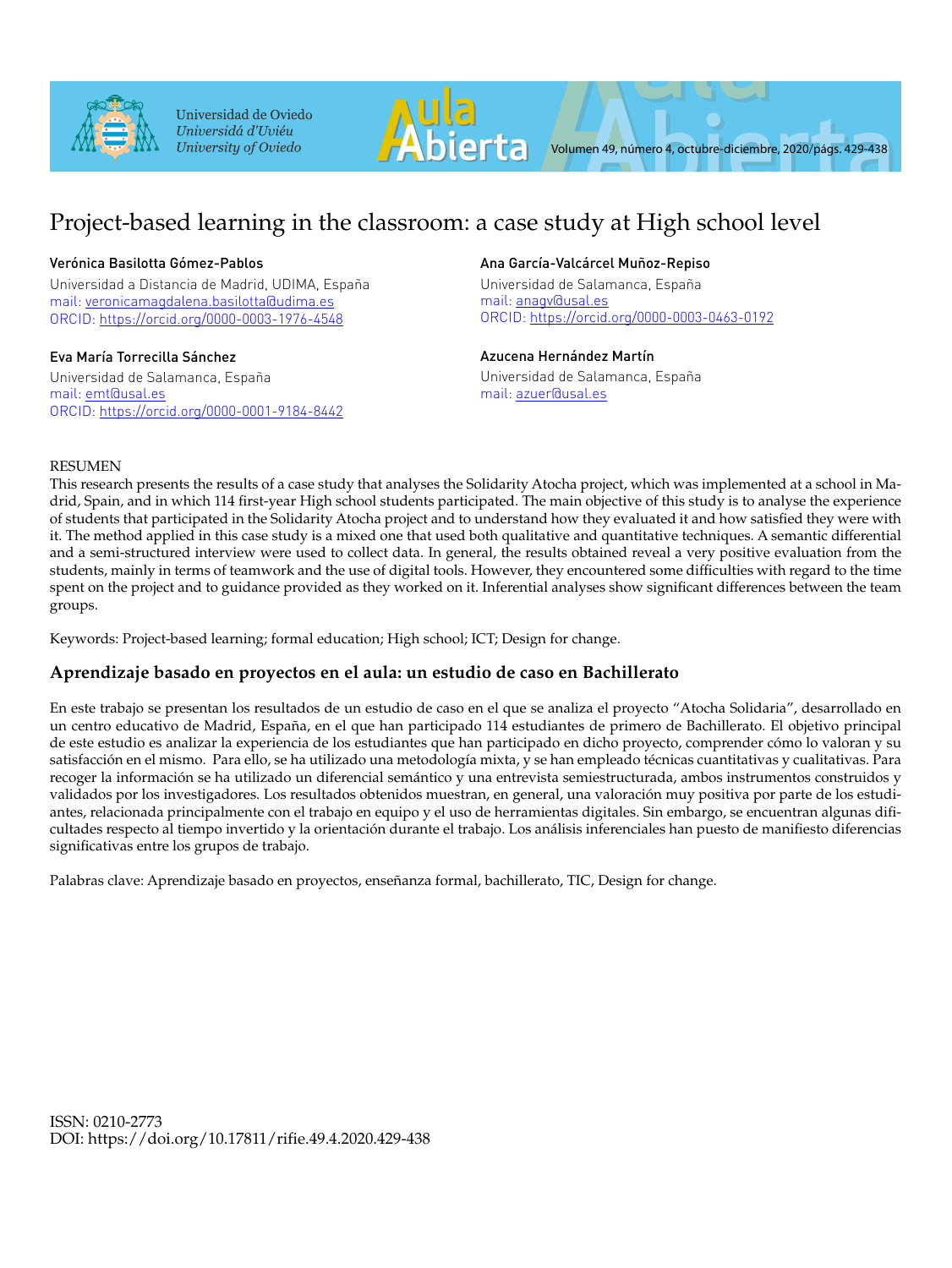#### 1. **Introduction**

430

Project-based learning (PBL) belongs to a deeply rooted educational tradition of innovation, and so it cannot be mistaken for a passing fad (Pozuelos & Rodríguez, 2008). Over time, the concept has been improved through definitions such as that of Legutke and Thomas (1991), which frames PBL as a task-focused method of teaching and learning and a shared process of negotiation between participants, with its main objective being the achieving of a final product. This method promotes individual and autonomous learning within a work plan defined by objectives and procedures. Students are responsible for their own learning, and during the process they discover preferences and strategies in relation to it. Moreover, they participate in decisions relating to the content and evaluation of the learning undertaken (Thomas, 2000). It is therefore a more flexible way of organizing the process of teaching and learning, and it emphasizes relating the different pieces of curricular content to a central theme that serves to organize and connect the different aspects and disciplines that make up the project.

One of the main aspects of this methodology is the need to integrate school learning with the reality of the students' environment, putting forward research and experimentation activities (Chiang & Lee, 2016; Majó & Baqueró, 2014).

In this regard, project-based learning is an effective method for developing students' competencies, as numerous studies have demonstrated (Mosier, Levin, & Perkins, 2016; Osuna & Rosas, 2017; Wurdinger, 2016). Critical and divergent thinking, finding solutions, dealing with real problems, seeking and managing information, the capacity to synthesize and extract data, social interaction, dialogue and debate, interaction with different people and contexts within school activity, teamwork, self-assessment and presenting results in different formats and languages are some of the competencies and skills that PBL brings into play.

Furthermore, this methodology requires collaboration, meaning that no individual alone can achieve the goal if their peers do not. This type of interaction involves attitudes that facilitate support, and the students are stimulated by both their own classmates and their teachers, which has an impact on motivation and ultimately on academic performance (Johnson & Johnson, 2009).

These abilities and skills are fundamental for students' future success at school and at university, as well as in daily and professional life. When students work on real and authentic projects, they learn to assess their own work by establishing clear objectives and taking into account their peers' expectations. The teacher, meanwhile, determines the project to be undertaken and acts as a facilitator, accompanying students during their process of learning (Caballero, Briones, & Flores, 2014), offering frequent guidance and assessment through reference guidelines for the project and reflection activities (Pozuelos, 2007). PBL is meaningful, according to Vergara (2016), to the extent that the teacher seeks to define education in a non-traditional education framework. It is an educational model that engages with the real learning needs of students, connects the curriculum with their interests, utilizes their way of learning, trains them in higher-order thinking skills and engages them with the context in which they live.

Although the use of information and communication technologies (ICT) in PBL methodology does not affect the educational principles that guide its implementation, it profoundly transforms two aspects of projects: access to and the management of information, and students' communication with the teacher and with one another (Badía & García, 2006). Technologies can enhance PBL's characteristics, strengthening interactivity, facilitating communication and teamwork, and offering an interdisciplinary approach and an education based on real situations and problems (Molina, Adamuz, & Bracho, 2020).

At the present time, in which different projects based on the use of ICT and its integration into educational practice have already been undertaken at schools for years, it is necessary to systematically evaluate these experiences, identifying the strengths and weaknesses of these processes and suggesting guidelines for improvement in order to optimize the efforts undertaken and contribute to the achievement of efficiency and efficacy in schools, an unquestionable indicator of educational quality. Therefore, beyond the description of experiences, it is necessary for there to be research on PBL in schools. The idea is to find evidence, in the context of this type of educational innovation, for both the results obtained and the characteristics of the process, as well as for other variables that should be subjected to analysis: students' satisfaction levels; projects' stages and moments; their relationship or lack thereof with relevant educational principles such as inclusion, collaboration, participation or the promotion of autonomy, to cite just some as examples.

This background is what has led us to put forward this study, which aims to address the monitoring and evaluation of a learning project at the High school level at a school in Madrid, Spain. Through an in-depth analysis of this case, we will delve into its possibilities and limitations, as well as into the factors that promote or hinder this experience, without losing sight of the main objective of all innovation: improving students' learning.

### *1.1.The Solidarity Atocha project*

The Solidarity Atocha project aims to give visibility to certain NGOs that carry out support activities with the most marginalized people in their environment. To achieve this goal, the project has been structured in several phases and has followed the method of Design for Change, an international movement that emerged in India in 2009 and that aims to offer children and young people the opportunity to put into practice their own ideas to change the world from their own environment. It is based on the process of design thinking, a profoundly human method of solving challenges that is founded upon creativity, logical thought, collaboration, empathy and learning from mistakes (Kovatcheva, Campos, Del Val Roman, Dimitrov, & Petrova, 2019; Micheli, Wilner, Hussain, Mura, & Beverland, 2019).

In this project, students were organized into teams of 4-5 members, and each student took on a role: guide, spokesperson, community manager, reporter and photographer. Roles were rotated among the members of each team, with the exception of the guide, who was always the same student appointed by the teacher. Each group also had a teacher who served as a mentor and who advised and helped the team throughout the process.

· Guide: this is the student who provided the group with orientation in the design for change process. To this end, the student who assumed this role received two training workshops during the first week of the project, which were delivered by two teachers who were participants in the project.

· Spokesperson: this was the student entrusted with representing the group and speaking on its behalf. Each day this individual was in charge of preparing a short presentation to describe to the others what her group had done.

· Community manager: this was the student responsible for using the group's Twitter account to share everything that the team was doing during the project.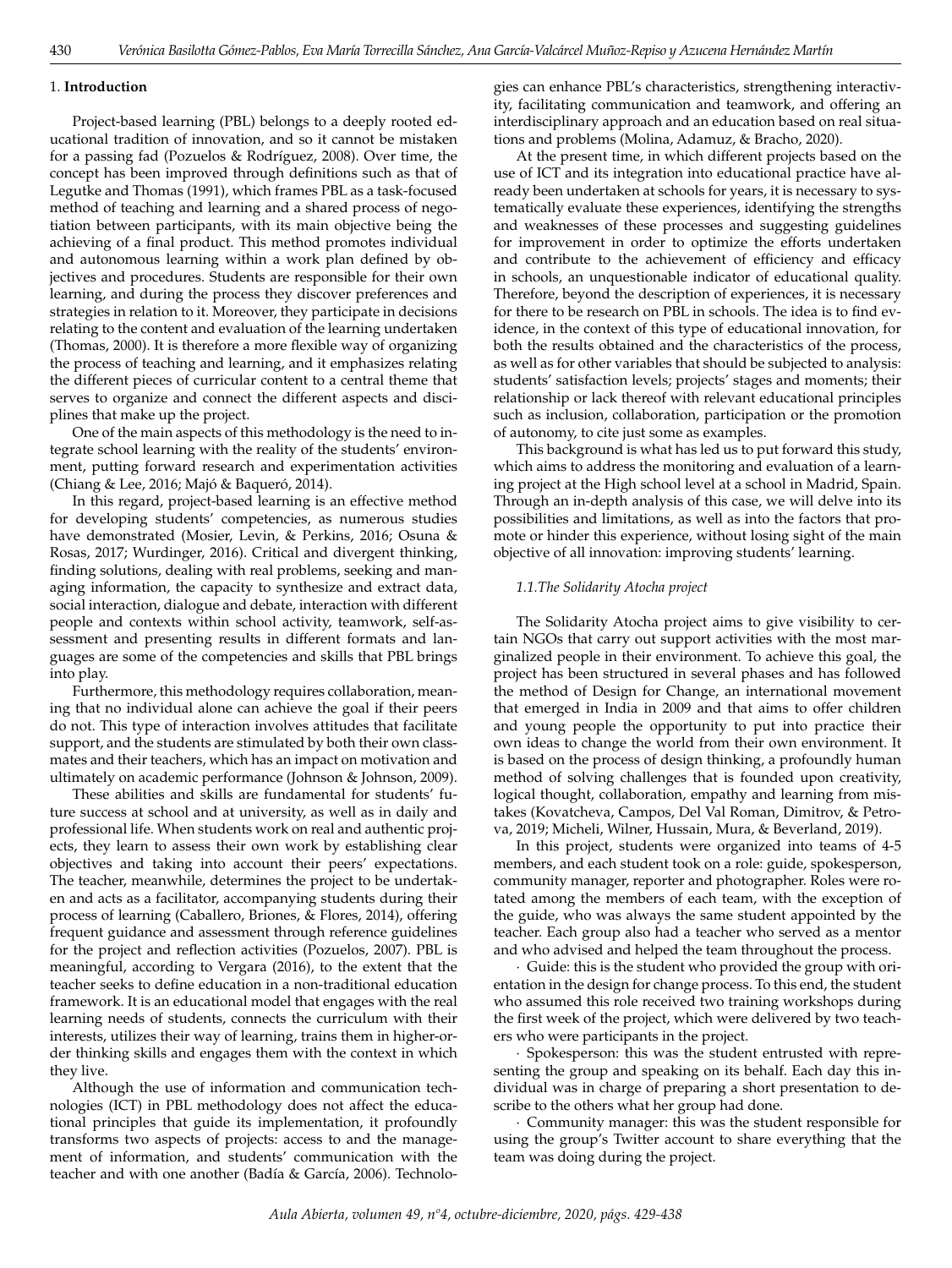· Reporter: this was the student responsible for making an account of each day and sharing it on the group's blog.

· Photographer: this was the student entrusted with taking pictures during the whole process, as well as with making a short video of interviews with her peers about the activity's progress.

The project was organized into three distinct phases: immersion, implementation and dissemination. In the first phase, which took place over the course of a week, the students undertook a process of immersion at the different NGOs that were participating in the project, in order to gain an in-depth knowledge of the work performed, as well as their social activities. This phase of the project was undertaken by following the stages from the design for change process: feeling, imagining, acting, assessing and sharing.

· Feeling: this is the stage in which students identify possible sources of action from situations in their environment that they would like to be different. In this phase, the students had to select an NGO in a district of Madrid and search for information about it on the Internet. They also thought about a challenge that could improve their chosen NGO's performance— for example, increasing its visibility on social networks, fundraising, and so forth.

· Imagining: this included coming up with and developing ideas to improve the situations that had been analysed at the previous stage and making preparations to put them into practice. In this phase, students put forward ideas to work on the challenge that had been selected in the previous phase— for example, creating an account on Instagram to share the NGO's activities, or making and selling food to raise funds.

· Acting: this is where the groups start to take action; it is the moment when their proposals for change are made a reality. In this phase, students began to embrace their challenges on a practical level: they contacted their NGOs, interviewed their personnel and invited them to collaborate.

· Evaluating: this was the moment when they reflected on the experience they had had and envisaged future activities. This phase was undertaken throughout the entire project. Each day, the students in their groups completed a metacognition ladder to assess the activities carried out, and they produced a blog as a record of their work.

· Sharing: this is the period when students put their projects and experiences on show to others, and when they thought about what had worked well and what could be improved. As with the previous phase, this one was undertaken throughout the project. The students shared photos of and comments on the process on social networks.

In the implementation stage, which lasted a month and half, students took practical steps to accomplish the challenges that they had set to improve the selected organizations' activities. Finally, and for two days, they presented their ideas to the NGOs at the MediaLab space of the CaixaForum Madrid (Spain), doing so in close collaboration with students in their school's vocational training programmes, who helped them to develop different posters for the exhibition. In addition, the High school students conducted different workshops with primary-level students to show them the work carried out by their NGOs.

## **2. Research methodology**

### *2.1. Study objective*

The main objective of this study is to analyse the experience of students that participated in the Solidarity Atocha project and to understand how they evaluated it and how satisfied they were with it. Specifically, the research questions through which we sought to fulfil the objective were: a) what are the notable positive aspects of the project? b) what difficulties and limitations emerged during the process?

We believe that this analysis could be used to guide other professionals who adopt such initiatives to approach the school curriculum with new perspectives, and it will allow the drawing of conclusions that are transferable to other educational contexts in which there is an interest in methodological renewal, as well as to PBL and to students' transversal acquisition of digital competences.

#### *2.2. Research design*

The investigation takes the approach of a case study along the lines of what Stenhouse (1991) calls an "educational case study" that is, research that aims to improve educational practice and, therefore, the students' condition and the teachers' professionalism (Lacueva, Imbernón & Llobera, 2003).

The method applied in this case study is a mixed one that used both qualitative and quantitative techniques. Triangulation was the technique that we deployed in using different sources of information to fulfil the same objective. The sources used are presented in the Instruments section.

In this study, we defined the case as an educational project that involved collaborative work and used ICT tools to implement it. Given its nature, we may describe the case as exemplary, as it is presented as an illustrative example of an innovative educational experience. If we consider the type of event under analysis, we can speak of a synchronous or contemporary case because project analysis took place at the moment when the research was carried out (García-Valcárcel, 2015).

#### *2.3. Participants*

A total of 114 students from a school in Madrid who were in the first year of the High school participated in the project. They were distributed as follows: 61 boys (53.5%) and 53 girls (46.5%), whose ages ranged between 16 and 18 years. Students were organized into groups according to the subject specialism that they were enrolled in (social sciences, humanities, science, and technology). Table 1 presents the distribution of participants according to the class group that they belonged to. As can be seen, group CD brought together students specializing in sciences and humanities, as few students specialized in humanities.

#### Table 1.

*Participants organized by class group*

| <b>Class Groups</b>              | N  | $\%$ |
|----------------------------------|----|------|
| Group A: Social Sciences         | 25 | 21.9 |
| Group B: Social Sciences         | 23 | 20.2 |
| Group CD. Science and Humanities | 20 | 17.5 |
| Group E. Science                 | 19 | 16.7 |
| Group F. Technology              | 27 | 23.7 |

To carry out the case study, we contacted the management team of the school, which was informed of the study's objectives, its procedure, and the confidential handling of the data. The management team gave their consent and passed on the request for participation to teachers and students.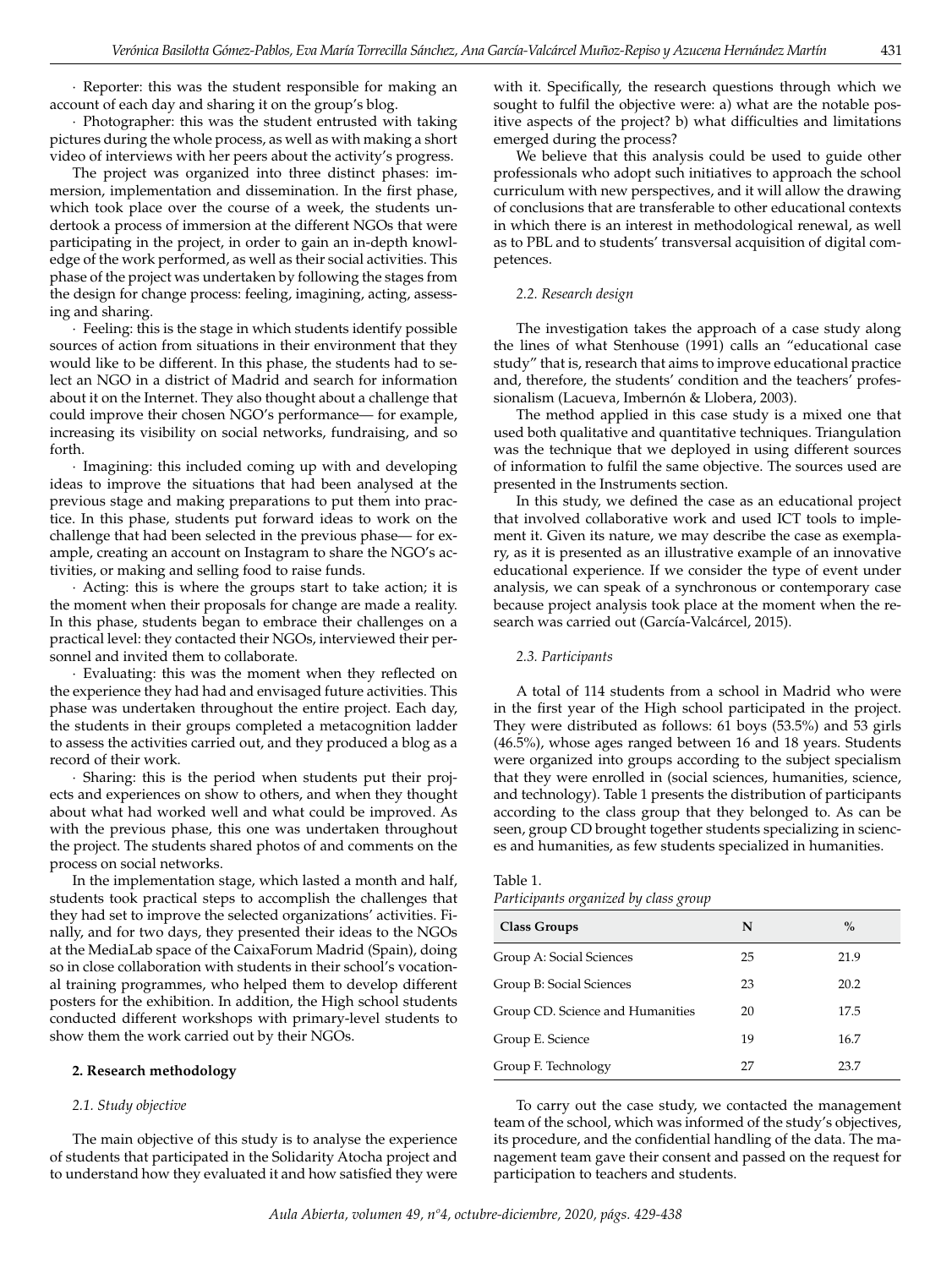#### *2.4. Instruments*

The complementary use of different data-collection techniques is required to compare and enrich information about reality, because each technique used offers a particular perspective of reality.

First, we used a questionnaire aimed at the students who participated in the project. We were interested in collecting information on students' evaluations of the process and learning outcomes. We used a semantic differential format on the basis that it is simpler and more suited to the age of the students. The semantic differential or scale was previously applied to a pilot group of 140 students for the purposes of a psychometric study, through which the initial 31-item scale was reduced to 20 items. The resulting final 20-item scale presented high reliability (Cronbach's α = 0.908) (García-Valcárcel & Basilotta, 2013).

We also conducted interviews with each group of students that participated in the project, in order to gain an in-depth understanding of the activities that had been undertaken and their level of involvement and collaboration in the project and the group, as well as to ascertain their assessment and degree of satisfaction. Through doing so, we were able to expand the data collected through the semantic differential format.

The interview was based on a previously formulated semi-structured script that directly related to the research questions stated at the beginning of this study. Nevertheless, the script was used as a flexible instrument that, on several occasions, was adapted to the contextual reality in which it was administered. This allowed some nuances that were not collected initially to be explored. We interviewed a total of 23 groups out of the 28 that participated in the project.

#### 2.5. *Data Analysis*

The nature of the study and the characteristics of the information collected with the instruments listed above led us to analyse the information using a quantitative and qualitative approach. Based on the semantic differential format, we conducted descriptive and inferential analysis (with the help of v.21 of the SPSS analysis tool). The interviews were used to undertake content analysis, assisted by the NVivo 11 qualitative analysis tool, which is suitable for working with all text-based information. The process that we undertook is summarized in the analysis that follows. With regard to the quantitative analysis of the semantic differential, we sought the mean of each of the items. We then applied the Kolmogorov-Smirnov test to ascertain if participants' responses followed a normal distribution. Given that there was no normal distribution ( $p < .05$ ), we decided to use non-parametric tests.

On the other hand, and with regard to the qualitative analysis, the content analysis of the interviews focused on students' perceptions of positive and negative aspects during the project, considering that these perceptions were what to a large extent determined whether the project was a success. Accordingly, we extracted the content of the interviews related to these topics and inductively produced a system of categories, which was validated by five experts. We used NVivo 11 for the content analysis of interviews. This allowed us to obtain the frequencies of the categories and compare the different opinions expressed at the different groups through cluster analysis and the Jaccard index (Morgado, López, & Moriña, 2017).

#### 3. **Results**

The results presented below are set out according to the following order: a) initial exploration of student responses to the semantic differential; b) comparative analysis of the interviews by groups; and c) a more in-depth examination of what the students said in the interviews.

# *3.1. Initial exploration of students' opinions*

The results reveal that the students gave a positive assessment of this learning and teaching methodology. As Table 2 shows, the means for the majority of the questions from the semantic differential are between 4 and 5, on a 1 to 7 scale. The students said that the project was interesting (5.00), that they now found it easier to interact with peers (5.80) and share materials (5.82), that they were comfortable working in team (5.22), and that they managed to do the tasks well (5.36), especially in terms of accomplishing the challenge set.

However, students encountered some problems regarding the organization and also the monitoring of some teachers when it came to implement the activities. For example, the means are lower for the following items: the teacher helped me (4.37); I made good use of time (4.21); and the teacher explained to us clearly what we had to do (4.11).

#### Table *2.*

Students' *responses to the semantic differential*  (Response *scale from 1-negative extreme to 7-positive extreme)*

| 1. 1. It was boring              | 4.54 | It was fun                     |
|----------------------------------|------|--------------------------------|
| 2. 2. I wasted time              | 4.21 | I made good use of time        |
| 3. 3. I learned fewer things     | 4.54 | I learned more things than     |
| than at other times              |      | at other times                 |
| 4. 4. I did not read much        | 4.47 | I read a lot                   |
| 5. 5. It was not interesting     | 5.00 | It was interesting             |
| 6. 6. I did not understand       | 5.72 | I understood the activity      |
| what we did                      |      |                                |
| 7. 7. I was distracted           | 5.05 | I was focused                  |
| 8. 8. I copied and pasted infor- | 5.09 | I created and shared infor-    |
| mation                           |      | mation                         |
| 9. 9. I am not interested in the | 4.52 | I want to learn more about     |
| topic any more                   |      | the topic                      |
| 10. It wasn't useful             | 4.68 | It was useful                  |
| 11. I did not like this way of   | 4.70 | I loved this way of wor-       |
| working at all                   |      | king                           |
| 12. The teacher did not help me  | 4.37 | The teacher helped me          |
| 13. The teacher did not give us  | 4.11 | The teacher clearly exp-       |
| clear instructions               |      | lained to us what we had       |
|                                  |      | to do                          |
| 14. We did not share materials   | 5.82 | We shared materials be-        |
| between peers                    |      | tween peers                    |
| 15. I now find it more difficult | 5.80 | I now find it easier to relate |
| to relate to my classmates       |      | to my classmates               |
| 16. We did not manage to do      | 5.36 | We managed to do the task      |
| the task well when we worked     |      | well when we worked in         |
| in a group                       |      | a group                        |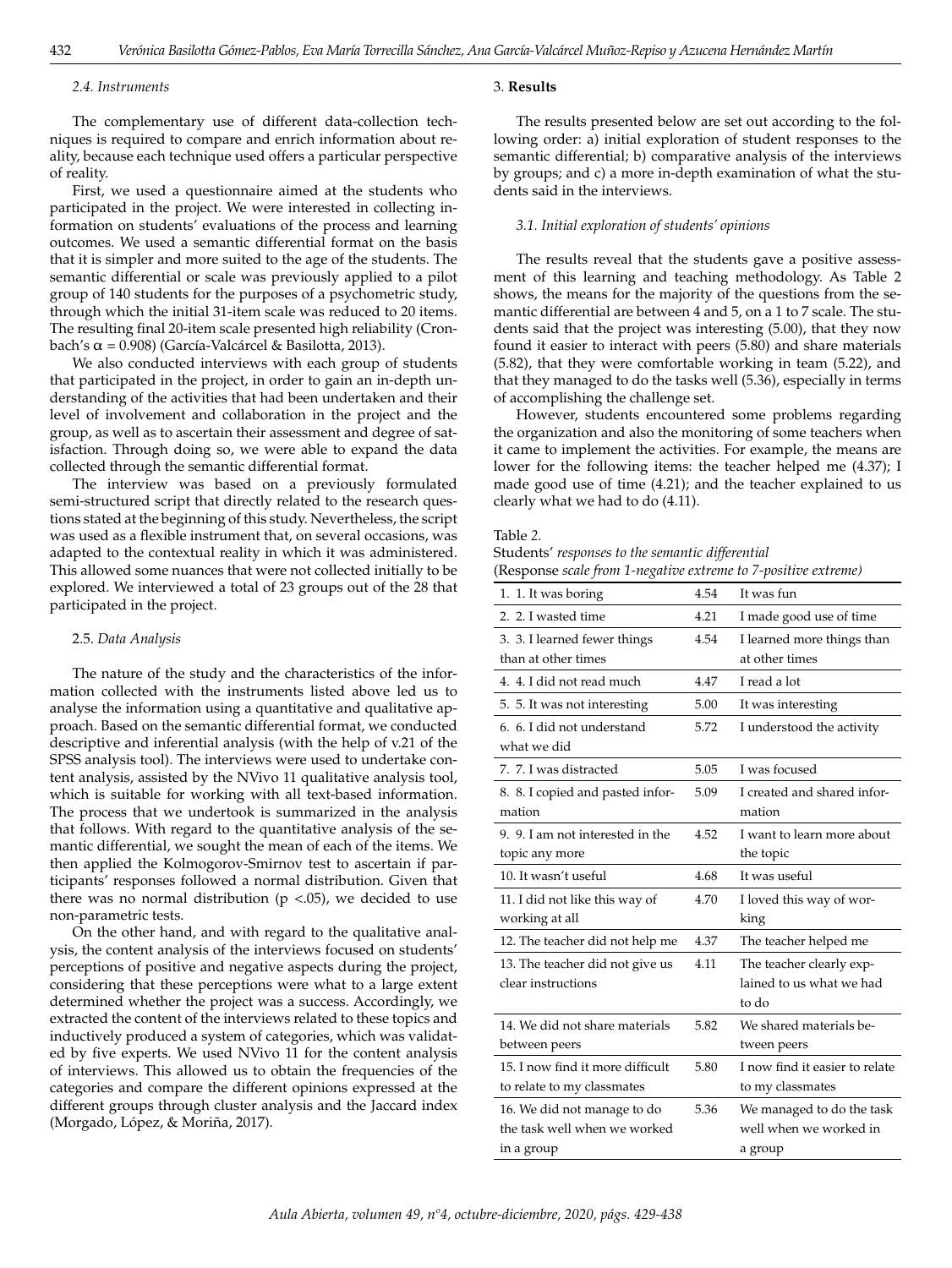| 17. The size of the group was    | 5.17 | The group size was appro-   |
|----------------------------------|------|-----------------------------|
| not appropriate (there were      |      | priate                      |
| either too many or too few of    |      |                             |
| us to do the task)               |      |                             |
| 18. I was not comfortable with   | 5.22 | I was comfortable with my   |
| my peers                         |      | peers                       |
| 19. The teacher did not moni-    | 4.86 | The teacher indicated to us |
| tor our work                     |      | if we did the tasks well    |
| 20. The teacher did not indicate | 4.87 | The teacher told us what    |
| to us the quality of the work    |      | was good or bad work        |
| presented                        |      |                             |

We then tested goodness of fit, the result of which would tell us if the scores followed a normal distribution. To test goodness of fit, we applied the Kolmogorov-Smirnov test for each item, verifying that it was not fulfilled in any of the cases ( $p < 0.05$ ).

Because of the lack of normality, in the following analyses we used non-parametric tests: Kruskal Wallis test for k independent samples and the Mann-Whitney U for pairwise mean contrasts, taking each of the items from the questionnaire as dependent variables and considering the personal variables as independent variables.

Accordingly, we first conducted the Mann-Whitney U test, with a significance level of  $\alpha = 0.05$ , to determine whether there were significant differences between boys and girls in their assessments of the project through the semantic differential. Analysis of the data indicated that there were no statistically significant differences (p> .05).

Second, because we worked with a grouping variable with more than two categories, we applied the Kruskal Wallis test to detect if there were differences according to the class group: A, B, CD, E and F.

Following the completion of the test, with a significance level of  $\alpha$  =. 05 we found significant differences in items 3, 5, 13, 17 and 19.

After detecting these differences, we considered it necessary to delve deeper and carry out some kind of subsequent multiple comparison in order to establish in which pairs of groups the observed differences materialized. We carried out an a posteriori contrast of this sort with the intention of investigating the significant differences detected (Wilkinson, 1999) and facilitating both the subsequent interpretation of the results and the establishment of conclusions.

However, before continuing, as Hernández, Dolores & Amador (2011) state, in

multiple contrasts there is a difficulty known as the multiple comparisons problem that is linked to the significance level. The a priori probability of being mistaken by rejecting a null hypothesis in the contrasts that have just been produced is that established by the value  $\alpha = 0.05$ . To maintain the level of significance ( $\alpha$ =. 05) in the post hoc study, it is necessary to recalculate the level of value α for each pair contrast.

To this end, the new value, which we call α', was calculated using the Bonferroni method. The formula for this calculation is based on  $\alpha$  =  $\alpha$  /T, where T is the number of comparisons or statistical tests that can be carried out a posteriori (Hernández, Dolores, & Amador 2011; Wilkinson 1999). Therefore, in our case,  $\alpha$  is .01 since .01 = .05 / 5, with 5 being the number of possible specific comparisons.

Having established our level of significance of  $\alpha$  = 01, we proceeded to perform the Mann-Whitney U test for each pair of groups in which the variable "class group" is divided in the items in which the Kruskal Wallis test previously detected significant differences ( $p$ <.05). After carrying out this test, we were able to establish the existence of significant differences between class group CD and class groups A, B, E and F. These differences manifested in items 3, 5 and 17 (CD-A), item 19 (CD-B), item 17 (CD-E) and item 13 (CD-F) (see Table 3).

Table 3. *Pairwise differences according to class group.*

| Groups   | Item | Mean          | Mann-Whitney U | Sig. | Ζ        |
|----------|------|---------------|----------------|------|----------|
|          | 3    | $4.15 - 5.24$ | 137.50         | .009 | $-2.624$ |
| $CD - A$ | 5    | $4.25 - 5.60$ | 124.50         | .003 | $-2.925$ |
|          | 17   | $3.95 - 5.64$ | 330.00         | .002 | $-3.026$ |
| $CD - B$ | 19   | $4.10 - 5.39$ | 120.50         | .006 | $-2.739$ |
| $CD - E$ | 17   | $3.95 - 5.74$ | 87.00          | .003 | $-2.954$ |
| $CD-F$   | 13   | $3.35 - 4.96$ | 82.50          | .000 | $-4.137$ |

Observing how the basic descriptive statistics by class group for items 3, 5, 13, 17 and 19 behave, it can be appreciated that the students belonging to group CD had a more negative opinion than did the students belonging to other groups. It is important to recall that group CD was made up of students from two disciplinary areas that were not part of the same class group, meaning that the differences may be explained by a lack of cohesion.

### *3.2. Comparative analysis between student groups*

We used cluster analysis as a multivariate technique for classifying our set of interviews in homogeneous groups. This analysis of an exploratory nature was used to measure the similarity (or dissimilarity) in content according to the coding carried out. This similarity was calculated using the Jaccard index, a coefficient that performs comparisons based on data of presence or absence, comparing all interviews on a pairwise basis. Figure 1 shows the coding similarity between the 23 interviews conducted.





Figure 1. *Clustered according to coding similarity*

We observed a strong similarity in some cases, such interviews 18 and 19, which both belong to Group F, or between 4 and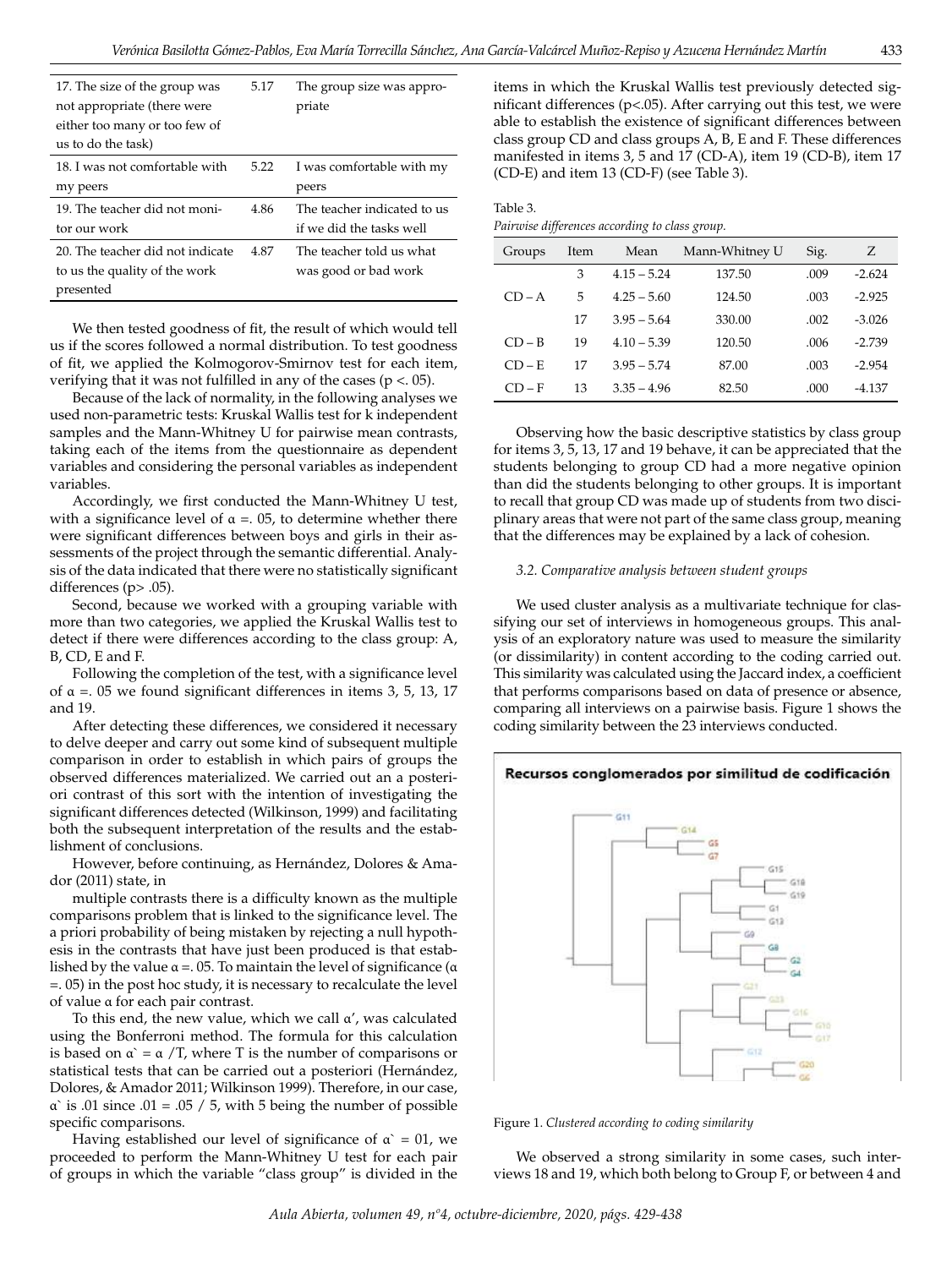2, which belong to group A. This indicates that these groups may share the same opinions. Moreover, there is coincidence with the teams that were subjected to greater monitoring by the teacher/ mentor. In any case, we did not observe any interview that was a significant distance from the others, which allows us to confirm the cohesion of the opinions expressed by different groups of students.

# *3.3. An in-depth examination of what the students said in the interviews*

An initial appraisal carried out through a general computation of textual units that relate to the positive aspects of the project and the problems encountered during it reveals that the students interviewed identified more positive aspects than negative ones. Specifically, there were 371 textual references that refer to positive aspects against 213 that alluded to difficulties, that is, 63.52% positive against 36.47% negative.

# 3.3.1. *Positive aspects of the project highlighted by the students*

We first obtained a word cloud using NVivo 11 with the goal of exploring what words appear frequently in the participants' discourse. As Figure 2 shows, the words that appear most frequently are: people (72 references), children (63 references), liked (49 references), groups (44 references), project (36 references), work (34 references) and Medialab (29 references).



Figure 2. *Word cloud of the positive aspects. Compiled by the authors.*

A review of the students' stories made us sure that the experience provided substantial satisfaction to all those involved. We found no exceptions, though this certainly does not mean that everything came together effortlessly. Table 4 contains the textual references obtained in the different categories of analysis related to the positive aspects that the students identified.

### Table 4.

| Positive aspects of the project. System of categories. |
|--------------------------------------------------------|
|--------------------------------------------------------|

| Categories                                                                          | <b>Textual</b><br>references | $\frac{0}{0}$ |
|-------------------------------------------------------------------------------------|------------------------------|---------------|
| Positive aspects of the project                                                     | 371                          | 100           |
| 1. Acquisition of key competencies                                                  | 181                          | 48.78         |
| 1.1. Learning to learn competency                                                   | 7                            | 1.88          |
| 1.2. Linguistic communicative<br>competency                                         | 7                            | 1.88          |
| 1.3. Cultural expression and<br>awareness competency                                | 6                            | 1.61          |
| 1.3.1. Creativity                                                                   | 6                            | 1.61          |
| 1.4. Sense of initiative and enter-<br>prising spirit competency                    | 16                           | 4.31          |
| 1.4.1. Autonomy                                                                     | 8                            | 2.15          |
| 1.4.2. Responsibility                                                               | 4                            | 1.07          |
| 1.5. Digital competence                                                             | 22                           | 5.92          |
| 1.6. Mathematical competency<br>and basic competencies in science<br>and technology | 2                            | 0.53          |
| 1.7. Social and civic competencies                                                  | 121                          | 32.61         |
| 1.7.1. Affective and emotional<br>development                                       | 28                           | 7.54          |
| 1.7.2. Civic education                                                              | 15                           | 4.04          |
| 1.7.3. Interaction and collab-<br>oration                                           | 64                           | 17.25         |
| 1.7.4. Problem solving                                                              | 12                           | 3.23          |
| 2. Learning applied to real life                                                    | 16                           | 4.31          |
| 3. Involvement and participation                                                    | 78                           | 21.02         |
| 3.1. Of external actors                                                             | 24                           | 6.46          |
| 3.2. Of family                                                                      | 27                           | 7.27          |
| 3.3. Of students                                                                    | 14                           | 3.77          |
| 3.4. Of school                                                                      | 3                            | 0.80          |
| 3.5. Of teachers                                                                    | 8                            | 2.15          |
| 4. Integration of the project into the<br>curriculum                                | 5                            | 1.34          |
| 5. Motivation                                                                       | 57                           | 15.36         |
| 6. Personal satisfaction                                                            | 34                           | 9.16          |

*Aula Abierta, volumen 49, nº4, octubre-diciembre, 2020, págs. 429-438*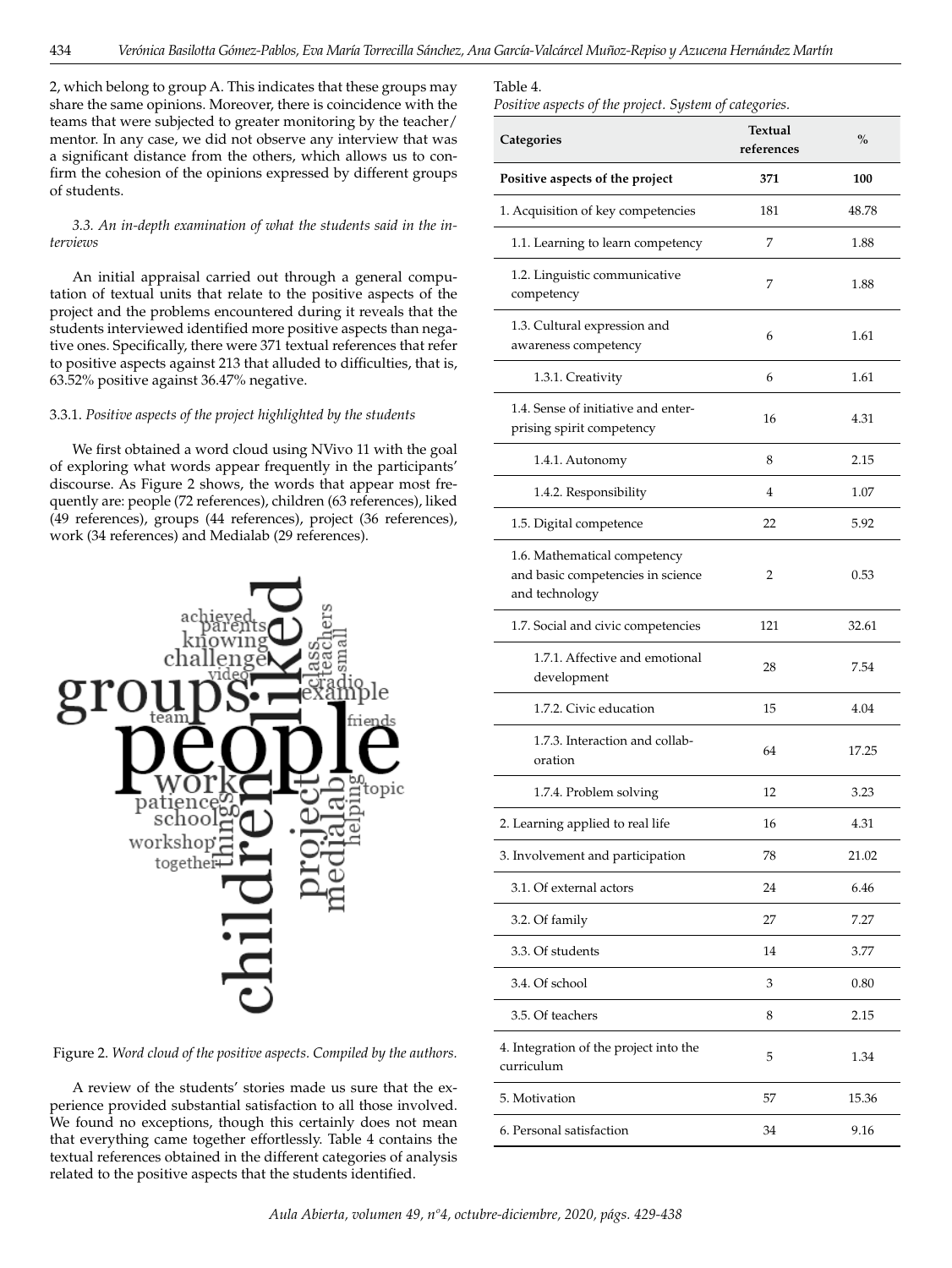As we can see, the reference that the students rated most positively has to do with the degree of collaboration that took place between the participants in the project:

 "Mainly the group work, because we all spent a week together working, and that is something that we had never done (...) I've learned to work with all people, and not getting used to always working with your group of friends" (Interview group 21).

"The whole school got involved, everyone was aware of what was going on, we helped each other, and so we made new friends" (Interview group 1).

We can see here how without excluding individual work, PBL encourages collaboration among students. These situations provided real interaction between the students, making mutual assistance possible and improving their social relationships. These ideas are reflected in the word cloud (Figure 3).

In addition, students had the perception that they developed different affective and emotional capacities related to personal growth, patience and empathy: "The ability to cope with being overwhelmed, to say wow, I'm really overwhelmed but I have to get on with it, whatever it takes" (Interview group 15).

Digital competence is another reference made in most of the interviews. The students described how through the project they used different Web 2.0 applications and tools: "The challenge was to make a Youtube channel and upload videos to raise awareness in people, our idea was to make lots of videos" (Interview group 13).

"We did a lot of computer activities, apps, blogs, we also did a video" (Interview group 20). "We worked with Garageband for the iPad, which costs money, what happened was they left Charo's iPad with the class, and Sara and I were in the radio workshop, and we quite liked the idea, and we learnt through this app" (Interview group 17).

Furthermore, the students positively perceived family involvement in the activity. The project and its relevance in linking the different contexts in which the students live encouraged and facilitated strong participation from parents: "My mum came to see the exhibition, I told her to come and see us, and she said of course, once you have done it I'll go and see it" (Interview group 15).

"My dad took part in the concert, because he plays guitar with me, I have two groups, one with my dad and one with my friends from here, so I asked him if he wanted to come and he said yes" (Interview group 18).

We also established that the participation of external agents within the group largely generated that feeling of security attributable to external collaborators: "They came from the NGOs and associations to give us talks so that you're aware of what's happening and is right around you but that you don't see, and someone needs to get you to see it" (Interview group 5).

When the initiative is a collective one, it unites people and catches on, so what starts as something for a small group eventually creates connections with other members of the school.

## *3.3.2. Problems and difficulties encountered by students in undertaking the project*

Although the students were satisfied with the outcome, some limitations can be highlighted. First, and as was the case in the section on positive aspects, we produced a word cloud in order to find out which terms appeared most often when the students talked about difficulties. As Figure 3 shows, the words that appear most frequently are: time (53 references), week (47 references), things (39 references), information (32 references),

people (27 references), project (27 references) and challenge (25 references).



Figure 3. *Word cloud of the problems and difficulties. Compiled by the authors.*

Table 5 shows the textual references obtained in the different categories related to the problems and difficulties that students encountered during the project.

#### Table 5.

*Problems and difficulties encountered System of categories.*

| Categories                                                          | Textual<br>references | $\frac{0}{0}$ |
|---------------------------------------------------------------------|-----------------------|---------------|
| Problems and difficulties encountered in<br>undertaking the project | 213                   | 100           |
| 1. In relation to students                                          | 147                   | 69.01         |
| Dedication, effort and time<br>0.1.                                 | 46                    | 21.59         |
| 1.1.1. Exhaustion, strain, stress                                   | 15                    | 7.04          |
| 0.2. Lack of orientation                                            | 28                    | 13.14         |
| Lack of teamwork<br>0.3.                                            | 46                    | 21.59         |
| 1.3.1. Different levels of involve-<br>ment.                        | 12                    | 5.63          |
| 1.3.2. Division of work                                             | 11                    | 5.16          |
| 1.3.3. Lack of affinity among stu-<br>dents                         | 3                     | 1.40          |
| 1.3.4. Lack of responsibility or<br>commitment                      | 9                     | 4.22          |
| 1.3.5. Communication problems                                       | 11                    | 5.16          |
| 0.4.<br>Problems in accomplishing the<br>challenge                  | 13                    | 6.10          |
| 0.5. Use of ICT tools                                               | 14                    | 6.57          |
| 2. In relation to teachers                                          | 21                    | 9.85          |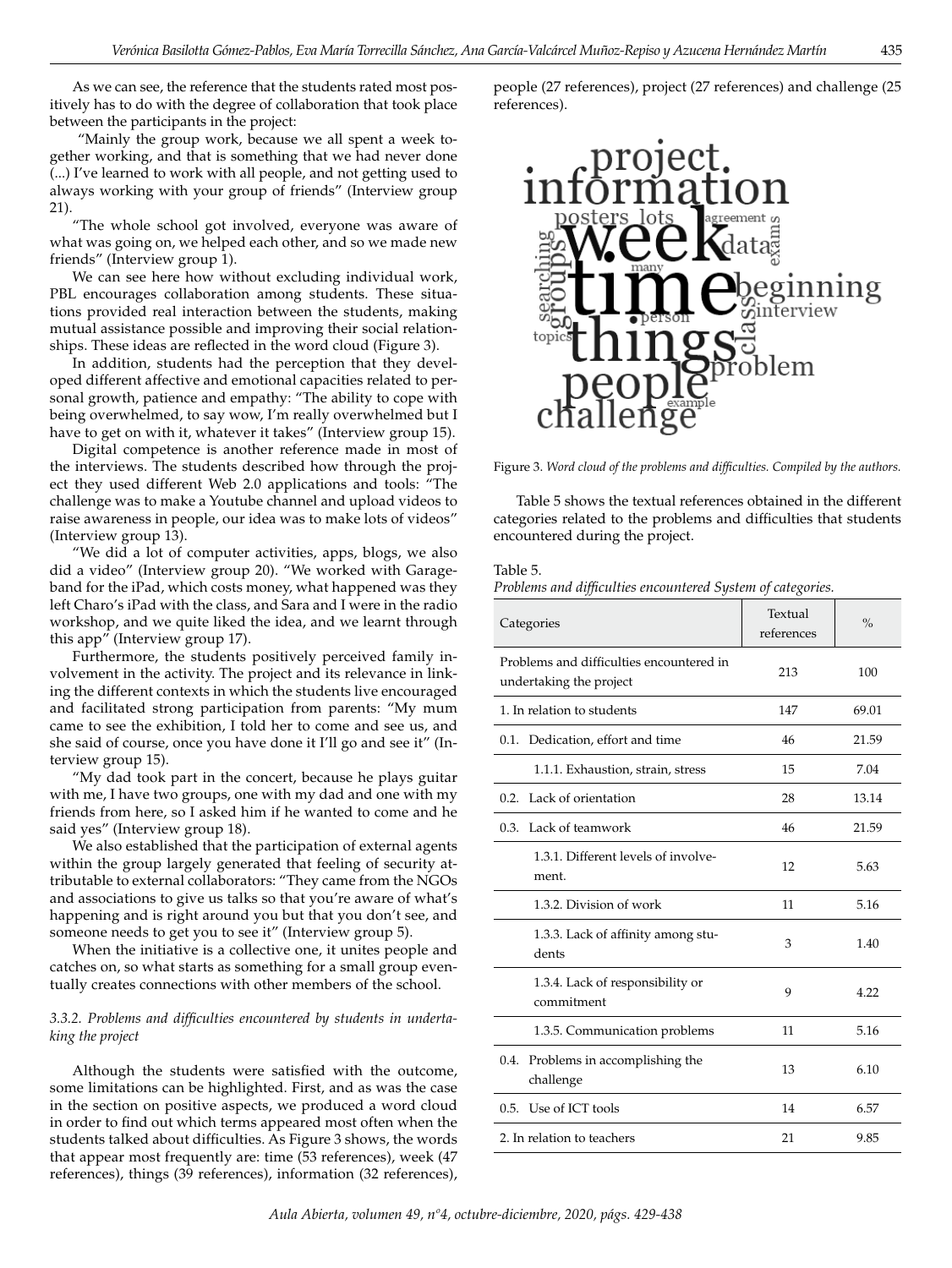| 2.1. Lack of organization or coordi-<br>nation                                                 | 21             | 9.85 |
|------------------------------------------------------------------------------------------------|----------------|------|
| 3. In relation to family                                                                       | 5              | 2.34 |
| 3.1. Family pressure                                                                           | 5              | 2.34 |
| 4. In relation to the school                                                                   | 6              | 2.81 |
| 4.1. Lack of dissemination                                                                     | 4              | 1.87 |
| 4.2. Lack of means or resources                                                                | 2              | 0.93 |
| 5. In relation to the curriculum                                                               | 20             | 9.38 |
| 5.1. Lack of integration of the project<br>in the implementation of the official<br>curriculum | 9              | 4.22 |
| 5.2. Pressure regarding the official<br>curriculum                                             | 9              | 4.22 |
| 5.3. Problems with evaluation                                                                  | $\overline{2}$ | 0,93 |
| 6. In relation to the Solidarity Atocha<br>project                                             | 14             | 6.57 |
| 6.1. Breadth of the project                                                                    | 5              | 2.34 |
| 6.2. Moment of carrying out the<br>project                                                     | 9              | 4.22 |

As can be seen, the most repeatedly described obstacle relates to increased work, which demanded effort and meant that significant periods of students' time became occupied. These ideas fit in with the terms in the word cloud (Figure 4). Here we highlight some of the textual references about this area: "You have to use up more time, because you have to reach agreement with your classmates and that takes more time" (Interview group 15). "It took us time, and we had to do the project and study for exams" (Interview group 16). "It took a lot of work and effort" (Interview group 17).

Another aspect of note is teamwork, which was mentioned as a significant limitation. Several students thought that many of their peers were not equally involved in group activities: "I had to find out about the project, and when I told them about it, it was a bit more difficult because one person was here, another was there, one day someone was missing, I had to go looking for him and it was a mess" (Interview group 1). "The problem was, apart from the fact that there were four of us, the only one in my class, one person did no work at all and complained lots when you asked him to do something because you didn't have time, another person didn't have much initiative but would do things, and the bulk of the work was done by two of us" (Interview group 22).

Some students even felt lost when faced with the newness of the project, and they required further guidance from the teachers: "We were a bit lost, because they didn't tell us what we had to do next, we finished one thing and had to go and ask what we had to do next because we didn't know, they hadn't told us what we had to do next" (Interview group 9).

It is possible that, as a High school-level experience, the academic load was greater, and the pressure of the educational curriculum more substantial: "It all goes well for you during that week, but then you have to catch up and go back to writing up what you didn't do during that week" (Interview group 12). "For me, it went well in maths, but, for example, in biology I didn't see the link with making an infographic, it had nothing to do

with it, they put it in biology but may as well have put it in philosophy, or language, it would be the same" (Interview group 17). "It should count toward our grades, because we said okay, we're doing this but really it's not going to count for anything at school" (Interview group 23).

However, we believe that the limitations are a fundamental aspect since they assist in understanding the case and in seeking solutions and measures to prevent them. In other words, they improved the project for future applications of it.

#### 4. **Discussion and conclusions**

The results in general show a very positive evaluation from students in relation to the PBL methodology, and in particular to the Design for change strategy that was adopted. There were no significant differences according to sex. However, there were differences in the assessment of the project based on the class group to which the students belonged. In particular, group CD (science and humanities) gave lower values to the items related to the monitoring and instructions provided by the teachers during the activities carried out, as well as to the suitability of the group's size of four members in most cases. We also found in the cluster analysis that the most associated interviews belong to groups A (social sciences) and F (technology), the groups that noted the most positive aspects during the experience.

Specifically, this research leads to the conclusion that the students were satisfied with the results achieved. The project's methodology presented knowledge related to situations that were specific and recognizable for the students. Learning was not exhausted through classroom activities, and instead it responded to the demands and interests of the students and thus was applicable in everyday reality and other contexts, which contributed to the generalization and transfer of the knowledge covered at school (Pozuelos, 2007).

The approach to working was another aspect that students evaluated positively. They highlighted having learned and having developed different skills and abilities, especially teamwork and the use of digital tools.

Technologies supported the process and were an integral part of the learning environment, since they provided a convenient means to interact and communicate ideas, which is a central component of the PBL approach. In this project, they used web 2.0 tools and applications for mobile phones and tablets to manage information in different formats (for example, video, audio, presentations and text) and facilitate the learning process. Throughout their work, students therefore developed a good command of technologies that will be very useful in their present and future (Gámiz, 2017).

The involvement of families and external actors was also essential for the implementation of the project, and it produced motivation and an atmosphere of full confidence. The students were aware that it would have been impossible for them to undertake the experience individually, and they were very satisfied with the levels of collaboration (Deslandes, 2019; Lam, Wing, & Choy, 2010).

But despite the numerous positive aspects, the students found some difficulties. These mainly related to the time that they spent on the project. The most repeatedly expressed obstacle related to the more intense level of work that comes with an initiative that demands effort and obligations that can occupy significant periods of students' time.

Given that in PBL it is not possible to transfer information quickly, as it is when conventional methods are used, there are greater time requirements placed on students as they accomplish